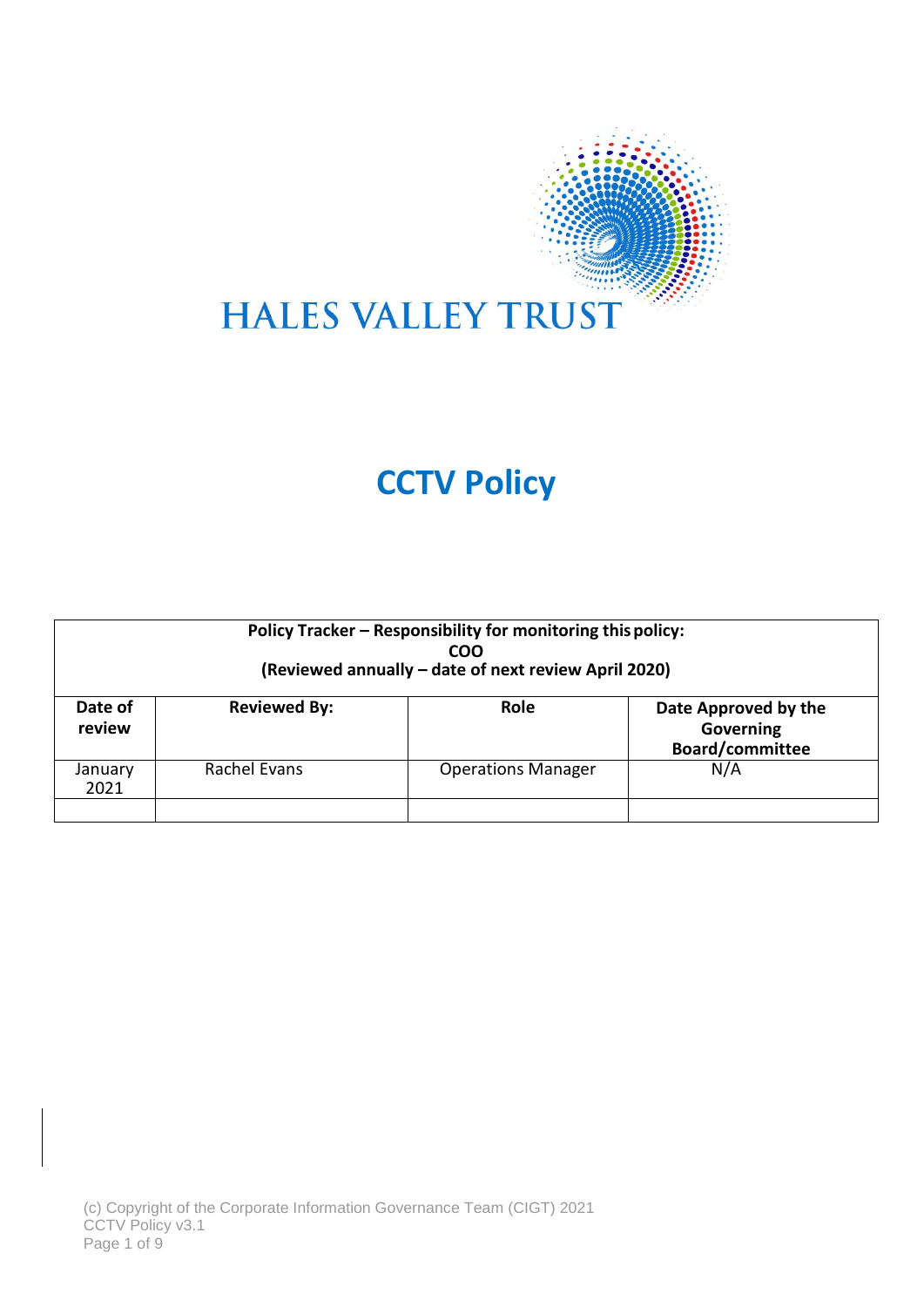# **Policy Governing Operation of CCTV**

# **Rationale**

Closed circuit television is installed and operated at **Hurst Hill Primary School** for security and health and safety purposes. Images from the installed cameras may be viewed and recorded.

Usually the CCTV equipment and the images recorded by it are controlled by the Headteacher and Deputy Headteacher who are responsible for how the system is used. Occasionally, the CCTV system may be shared with another organisation, such as a facilities management company, or an organisation that provides out of school hours activities. It may be the case that, in these scenarios, there are joint data controllers responsible for the CCTV system. Where this is the case, the joint data controller is listed below.

**Where the school uses a third party, we ensure that the contract clearly details responsibilities and ownership of the system, including who is authorised to obtain images. We ensure that third parties are suitably trained and have DBS checks.**

When considering the installation of a CCTV system or upgrading an existing system where:

- the views obtained are significantly altered or enhanced,
- additional cameras are added to a system
- existing systems are extended

The school will use the 'Passport to Compliance', issued by the Surveillance Camera Commissioner. This is to ensure that the surveillance camera system complies with the Guiding Principles set out in the Surveillance Camera Code of Practice, published by the Home Office as a requirement of the Protection of Freedoms Act 2012.

# **Aims**

The purpose of this policy is to regulate the management, operation and use of the CCTV system at **Hurst Hill Primary School** and to ensure compliance with the current legislation.

Article 6 (1) (e) of the General Data Protection Regulation provides the school with a lawful basis for processing CCTV images where '*processing is necessary for the performance of a task carried out in the public interest or in the exercise of official authority vested in the controller'.*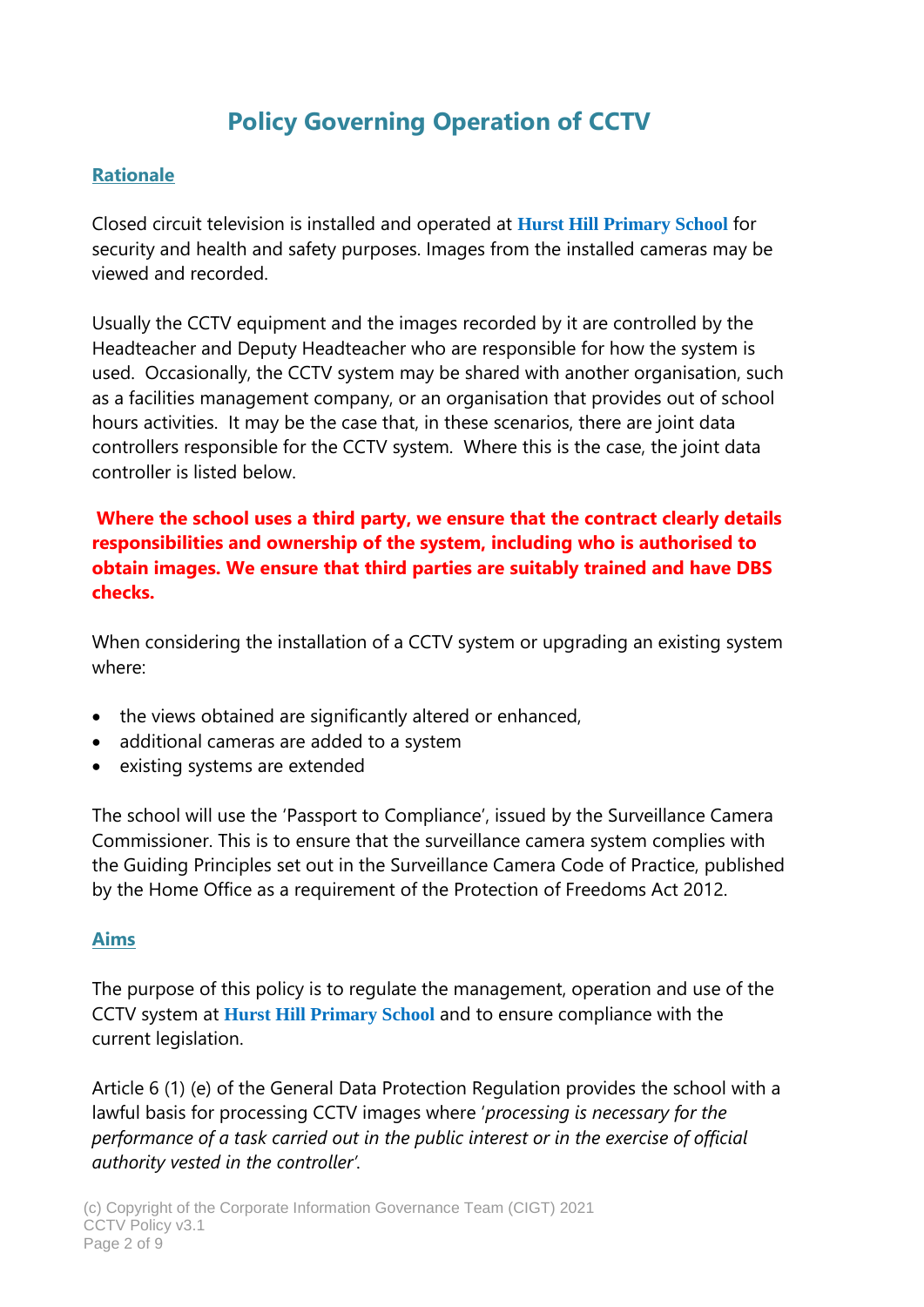Objectives of the CCTV Policy at Hurst Hill Primary School are:

- a) To increase personal safety of pupils, staff and visitors, and reduce the fear of crime
- b) To protect the school buildings and their assets
- c) To support the Police in a bid to deter and detect crime
- d) To assist in identifying, apprehending and potentially prosecuting offenders
- e) To protect members of the public and private property
- f) To assist in managing the school

# **Procedures**

# **Positioning of cameras**

The system comprises a number of fixed cameras/pan and tilt cameras located within **Hurst Hill Primary** School grounds.

# **Signage**

Signs will be positioned at the entrance to **Hurst Hill Primary** School as required by the Code of Practice.

These signs will indicate that CCTV monitoring and recording are in use on the premises.

# **Recording of CCTV images**

Recordings may be made from any of the CCTV cameras. These recordings include a date, time and system information overlay. Recording equipment and media will be housed in a place to which only administration and security staff have access. Recordings will be kept for 30 days, unless required as part of an ongoing investigation, in which case recordings will be retained for as long as required for that investigation. At the end of 30 days the media will be recycled and the recordings will be erased by overwriting them with new recordings. Access to this storage is restricted to the Head and Deputy Head Teacher or her nominated representative and to security personnel.

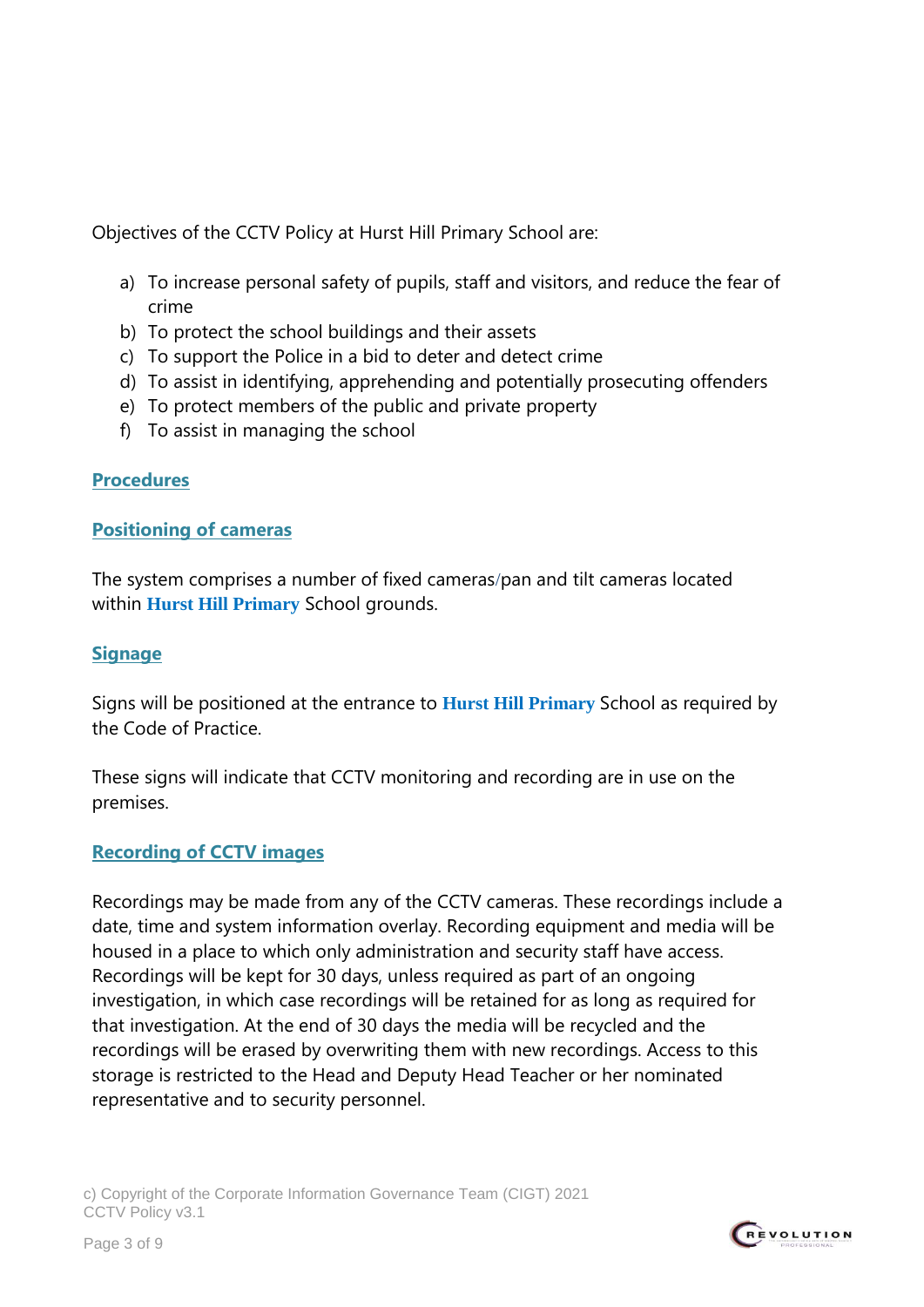The CCTV system will operate 24 hours each day, every day of the year, recording all activity in the areas covered.

Cameras will be used to monitor activities within the school to identify adverse activity actually occurring, anticipated or perceived, and for the purpose of securing the safety and well being of the school's pupils and staff, together with its visitors. At no time will a camera be directed to follow or track an individual.

Materials or knowledge secured as a result of CCTV use will not be used for any commercial or media purpose.

The management of the CCTV system will be overseen by the member of SLT with responsibility for the school premises. They are responsible for ensuring that the CCTV system is operated according to this policy and that regular audits are carried out to ensure that procedures are complied with. The day to day management, administration, maintenance, security and support of the system will be the responsibility of the office manager.

The office manager is responsible for maintaining the recordings, ensuring their security and deleting them within the specified time period.

# **Viewing of CCTV images**

Display equipment used to view the images from CCTV cameras will be located and positioned in such a way as only those responsible for security may ordinarily see the screen. Where display equipment is provided for controlled access security at a particular place such as a door entry point, display equipment will be located and positioned in such a way that only those likely to operate the system can view the image.

Recorded images may be viewed only after permission has been granted by the Head or Deputy Headteacher. With the exception of subject access requests under Data Protection Law (see below), only those who necessarily have to see the image for security and health and safety purposes may do so. Recorded images may be used in material to aid the identification of individuals for crime prevention or health and safety purposes.

The only locations where images can be viewed are in the site manager's office.

The only person authorised to make copies (electronic or paper) of images is the Headteacher or Deputy Headteacher or another person specifically directed by the Headteacher.

Authorised staff may only allow external persons or agencies to view CCTV images

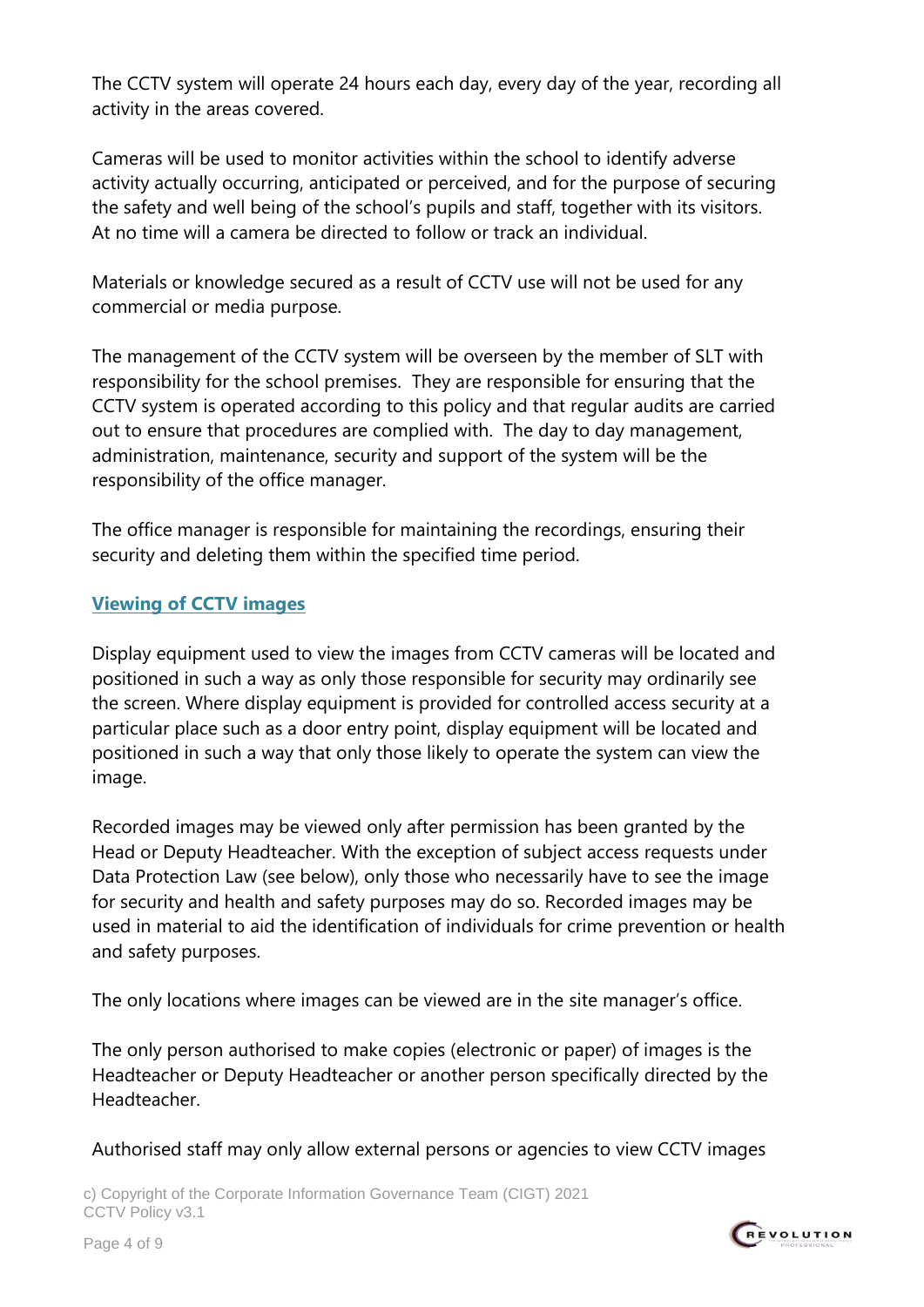with the express permission of the Headteacher and by following the procedures below.

Requests by law enforcement agencies (most commonly the police) can be authorised by the school under Part 2, Sch 2, Para 2 of the Data Protection Act 2018. A copy of images may be released to the agency on the understanding that the images remain the property of the school and the school may refuse permission for the agency to pass the images to any other person. Such requests should be made to the Headteacher.

Applications received from outside bodies (e.g. solicitors) to view or release footage will be referred to the Headteacher. In these circumstances footage will normally be released where satisfactory documentary evidence is produced showing that they are required for legal proceedings, or in response to a Court Order.

Requests may come from other external individuals and consideration would need to be given to how genuine or necessary the request is and whether there is any risk to the safety of others.

# **Data Subject Access Requests**

The Data Protection Legislation allows individuals whose images have been recorded the right to view the images of themselves and to have a copy of the images. This is termed a Subject Access request.

Requests of this nature should be made to the Headteacher who will make arrangements for the images to be provided within one month of the request.

The person making the request must give sufficient information to enable the images to be found. The school reserves the right to refuse access to CCTV footage where this would prejudice the legal rights of other individuals or jeopardise an ongoing investigation.

It is important that the school does not compromise anyone else's privacy, so you will only be able to view CCTV footage that does not contain images of third parties or images that would enable you to identify other people. Images of other subjects would need to be edited or blanked out to make sure no one else can be identified. This process is costly, and one which the school has the right to refuse to undertake if the costs are disproportionate. Alternatively the costs may be passed onto the person who has made the request.

The Information Commissioner has published a separate CCTV Code of Practice detailing how to operate a system in accordance with Data Protection Legislation. Where necessary, the Headteacher or their representative will refer to this

c) Copyright of the Corporate Information Governance Team (CIGT) 2021 CCTV Policy v3.1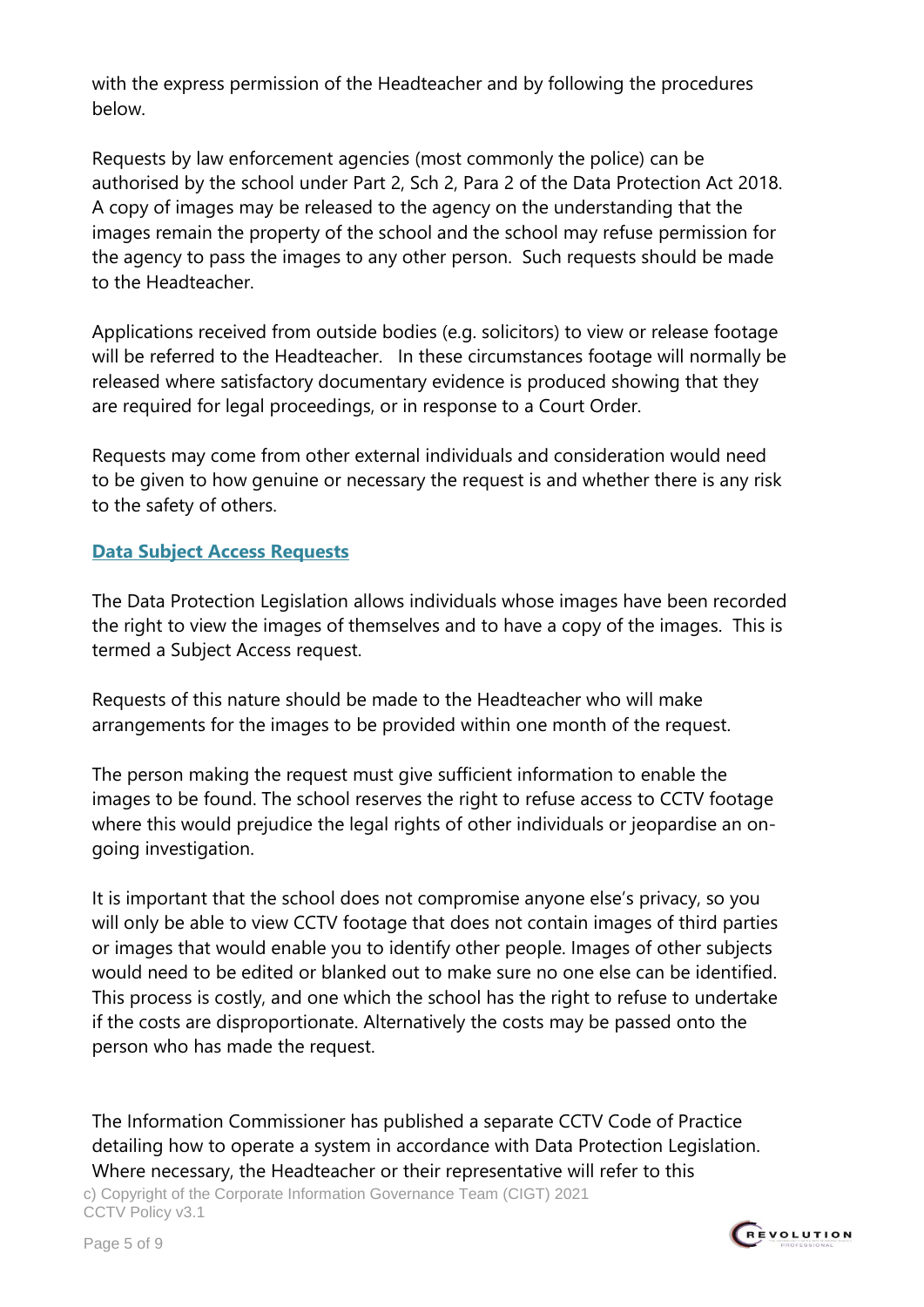Information Commissioners Code of Practice (sections 5.2.2 & 5.2.3) for further guidance on disclosing images to law enforcement agencies or to individuals.

In all such cases where requests are made the school will keep a detailed log (register) of the nature of the request and the details/images provided.

The Headteacher, or a senior leader acting on their behalf, will initially investigate any breach of this Policy by school staff. Any serious breach of this Policy will be subject to the terms of disciplinary procedures already in place.

The Headteacher or their representative may carry out performance monitoring, including random operating checks.

# **System maintenance**

Display equipment and recordings may be viewed by personnel authorised to undertake installation and maintenance of the CCTV systems. Such viewing will be restricted to that necessary for system work.

# **Police cooperation**

The School wishes to maintain good working relations with the police and will cooperate whenever it can do so within the law.

# **Evaluation**

This policy will be evaluated annually.

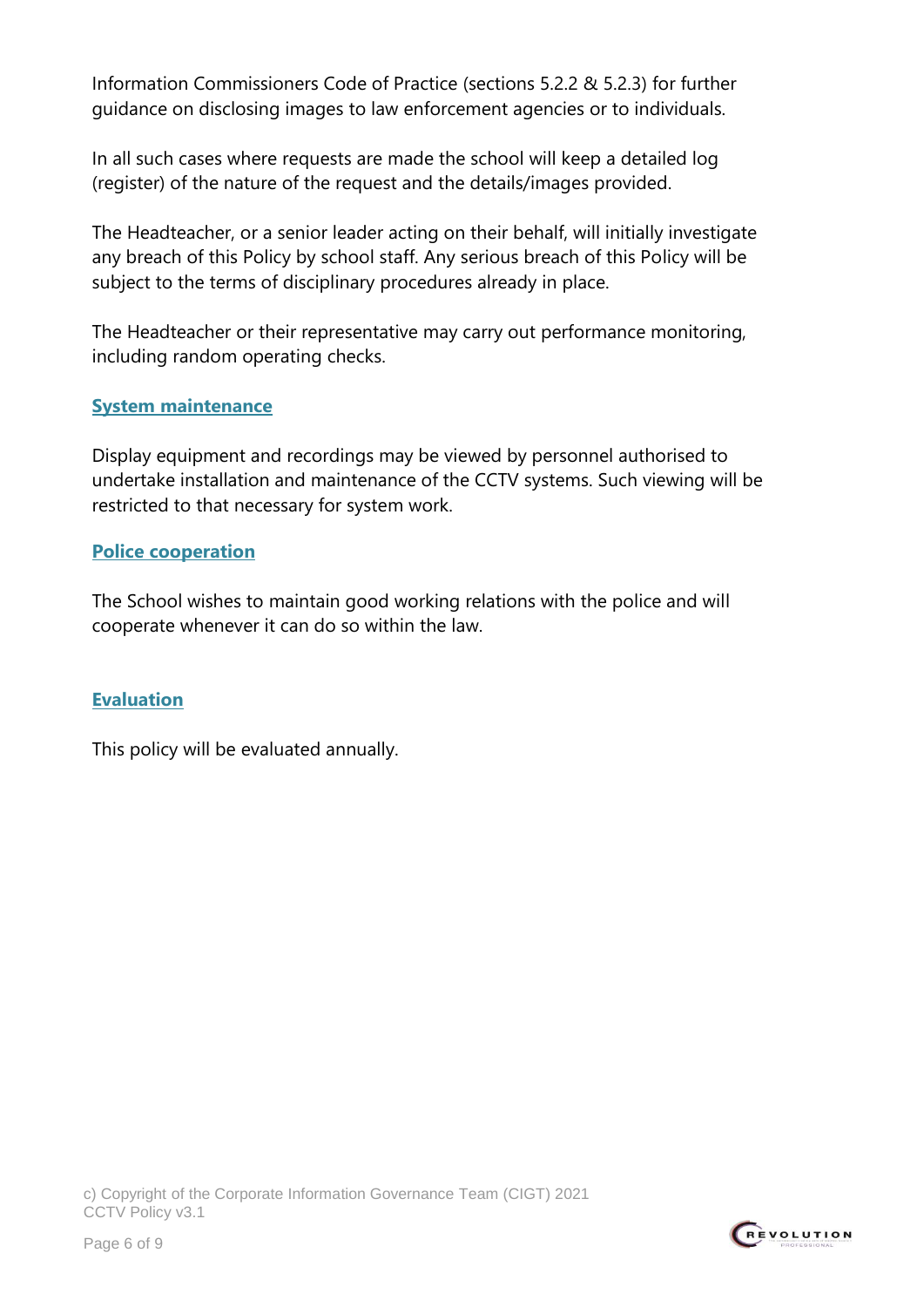# **Twelve Guiding Principles Surveillance Camera Code of Practice**

The Surveillance Camera Code of Practice sets out the following 12 guiding principles for surveillance cameras in public places:

- Use of a surveillance camera system must always be for a specified purpose which is in pursuit of a legitimate aim and necessary to meet an identified pressing need.
- The use of a surveillance camera system must take into account its effect on individuals and their privacy, with regular reviews to ensure its use remains justified.
- There must be as much transparency in the use of a surveillance camera system as possible, including a published contact point for access to information and complaints.
- There must be clear responsibility and accountability for all surveillance camera system activities including images and information collected, held and used.
- Clear rules, policies and procedures must be in place before a surveillance camera system is used, and these must be communicated to all who need to comply with them.
- No more images and information should be stored than that which is strictly required for the stated purpose of a surveillance camera system, and such images and information should be deleted once their purposes have been discharged.
- Access to retained images and information should be restricted and there must be clearly defined rules on who can gain access and for what purpose such access is granted; the disclosure of images and information should only take place when it is necessary for such a purpose or for law enforcement purposes.
- Surveillance camera system operators should consider any approved operational, technical and competency standards relevant to a system and its purpose and work to meet and maintain those standards.
- Surveillance camera system images and information should be subject to appropriate security measures to safeguard against unauthorised access and use.
- There should be effective review and audit mechanisms to ensure legal requirements, policies and standards are complied with in practice, and regular reports should be published.
- When the use of a surveillance camera system is in pursuit of a legitimate aim, and there is a pressing need for its use, it should then be used in the most effective way to support public safety and law enforcement with the aim of processing images and information of evidential value.
- Any information used to support a surveillance camera system which compares against a reference database for matching purposes should be accurate and kept up to date.



Page 7 of 9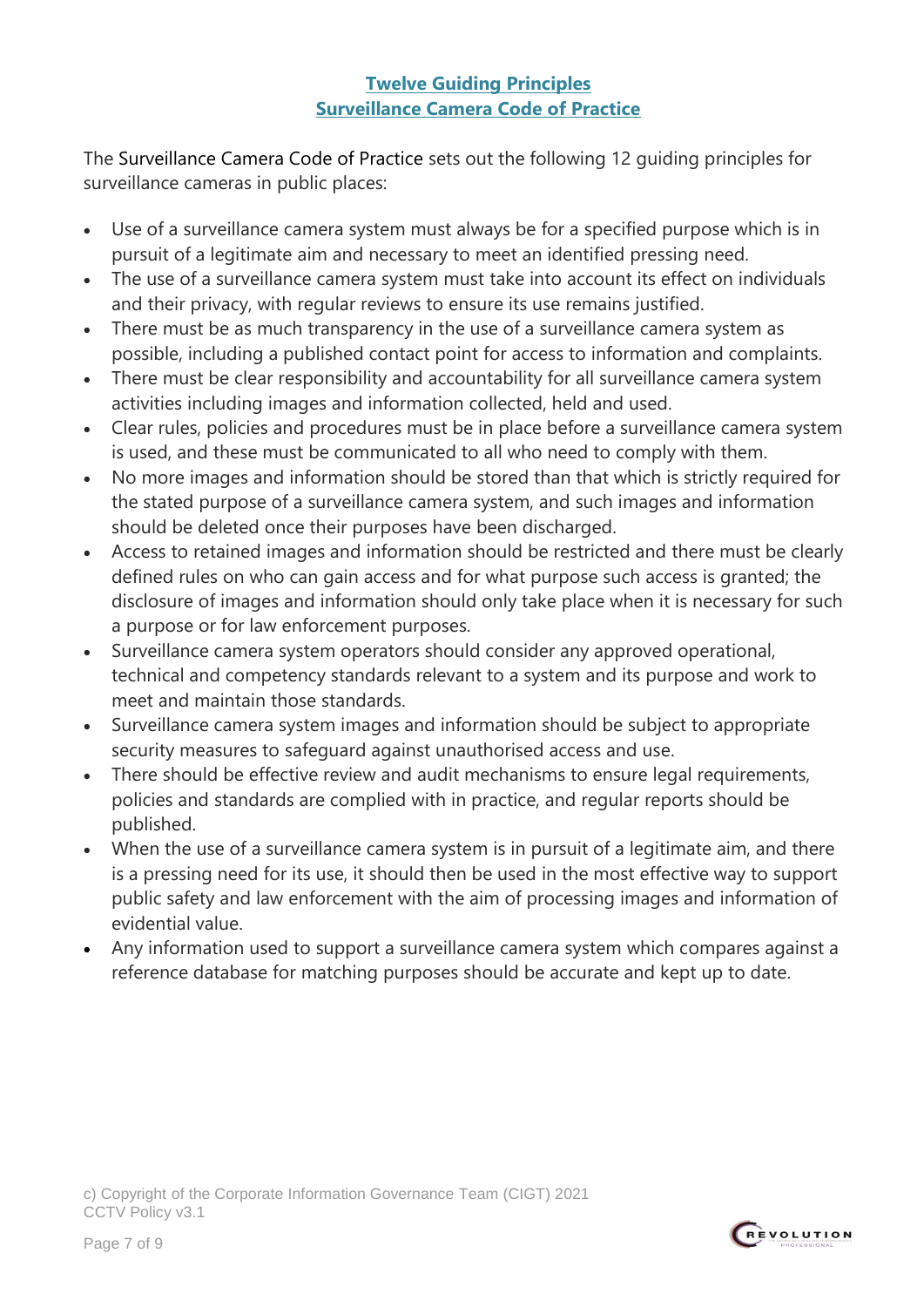# **CCTV – Privacy Notice**

# **Hurst Hill Primary**

This privacy notice explains what personal information is collected, what it is used for and who it is provided to. The notice also describes why we require your data, and the legal basis on which we do this. This privacy notice relates to our CCTV System, including, but not limited to, where it has been installed on the outside of some of our buildings. It provides additional information that specifically relates to this particular service, and should be read together with our general privacy notice.

# **What personal information does this service use?**

The CCTV system captures images of people and vehicles in and around where a camera is located. Where fixed CCTV cameras are operating, there will be signs clearly displayed. Images captured by CCTV will not be kept for longer than 30 days. However, on occasions there may be a need to keep images for longer, for example where a crime is being investigated.

# **What is your personal information used for?**

We use your personal data for the following reasons:

- a) To increase personal safety of pupils, staff and visitors, and reduce the fear of crime
- b) To protect the school buildings and their assets
- c) To support the Police in a bid to deter and detect crime
- d) To assist in identifying, apprehending and potentially prosecuting offenders
- e) To protect members of the public and private property
- f) To assist in managing the school

# **What is the lawful basis we are relying on?**

We collect and use this information to ensure the school can undertake its remit to educate children ensuring personal safety of pupils, staff and visitors, protecting school buildings and its assets and to assist in managing the school (Article 6(1)(e) of the General Data Protection Regulation).

The school will use the 'Passport to Compliance', issued by the Surveillance Camera Commissioner to ensure that the surveillance camera system complies with the Guiding Principles set out in the Surveillance Camera Code of Practice published by the Home Office as a requirement of the Protection of Freedoms Act 2012.



Page 8 of 9